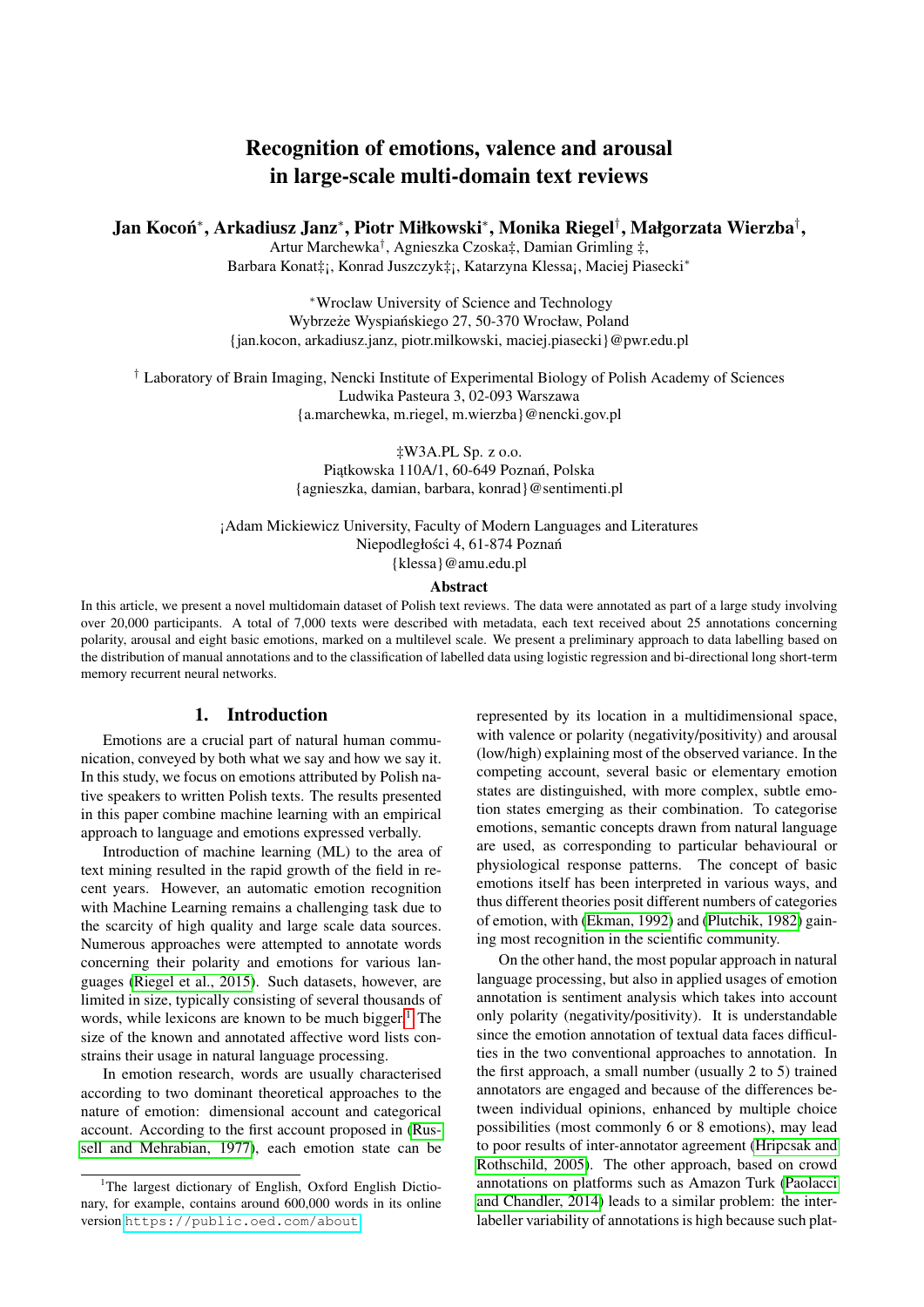forms are open to users of different nationalities while only the native speakers of a given language can distinguish subtleties of emotional connotations.

In this study, we applied an approach that proved useful in previous experiments [\(Riegel et al., 2015\)](#page-6-0). Thus, our annotation schema follows the account of Russel and Mehrabian, as well as those proposed by Ekman or Plutchik. Finally, by combining simple annotation schema with crowd annotation, we were able to effectively acquire a large amount of data, while at the same time preserving the high quality of the data. Sentiment analysis enhanced with eight basic emotions leads to new possibilities of studying people's attitudes towards brands, products and their features, political views, movie or music choices or financial decisions, including stock exchange activity. Moreover, comparing the results of meaning and text ranking leads to a better understanding of text processing, especially constructing the emotional meaning of texts by readers.

## 2. Data annotation

To create Sentimenti database, a total of over 20,000 unique respondents (with approximately equal number of male and female participants) was sampled from Polish population (sex, age, native language, place of residence, education level, marital status, employment status, political beliefs and income were controlled, among other factors). To collect the data, a combined approach of different methodologies was used, namely: Computer Assisted Personal Interview (CAPI) and Computer Assisted Web Interview (CAWI).

The annotation schema was based on procedures most widely used in previous studies aiming to create the first datasets of Polish words annotated in terms of emotion (NAWL, [\(Riegel et al., 2015\)](#page-6-0); NAWL BE, [\(Wierzba et al.,](#page-6-4) [2015\)](#page-6-4); plWordNet-emo (Zaśko-Zielińska et al., 2015; [Janz](#page-5-2) [et al., 2017\)](#page-5-2)). Thus, we collected extensive annotations of valence (polarity), arousal, as well as eight emotion categories: joy, sadness, trust, disgust, fear, anger, surprise and anticipation.

The total number of over 30,000 word meanings from Polish WordNet [\(Piasecki et al., 2009\)](#page-6-6) was annotated, with each meaning ranked at least 50 times on each scale. The selection of word meanings was based on the results of the plWordNet-emo (Zaśko-Zielińska et al., 2015) project, in which linguists annotated over 87K lexical units with over 178K annotations containing information about emotions, valence (polarity) and valuations (statistics from May 2019). At the time when the selection was made (July 2017) 84K annotations were covering 54K word meanings and 41K synsets. We observed that 27% of all annotations (23K) were not neutral. The number of synsets having lexical units with polarity different than neutral was 9K. We have adopted the following assumptions for the selection procedure:

- word meanings that we know are not neutral are more important,
- polarity sign of the synset is the polarity sign of word meanings within the synset (valid in 96% of cases),
- the maximum number of selected word meanings from the same synset is 3,
- the degree of synsets (treated as nodes in plWordNet graph) which are sources of selected word meanings should be in range [3, 6].

Word meanings were presented to respondents as collocations manually prepared by linguists.

Moreover, in a follow-up study, a total number of over 7,000 texts (short phrases or paragraphs of text) were annotated in the same way, with each text assessed at least 25 times on each scale. Before attempting the assessment task, subjects were instructed to rank word meanings rather than words, as well as encouraged to indicate their immediate, spontaneous reactions. Participants had unlimited time to complete the task, and they were able to quit the assessment session at any time and resume their work later on. The final collection of texts for emotive annotation was acquired from Web reviews of two distinct domains: *medicine*<sup>[2](#page-1-0)</sup> (2000 reviews) and *hotels*<sup>[3](#page-1-1)</sup> (2000 reviews). Due to the scarcity of neutral reviews in these data sources, we decided to acquire yet another sample from potentially neutral Web sources being thematically consistent with selected domains, i.e. medical information sources  $4$  ([5](#page-1-3)00 paragraphs) and hotel industry news  $5$  (500 paragraphs). The phrases for annotation were extracted using *lexico-semantic-syntactic patterns* (LSS) manually created by linguists to capture one of the four effects affecting sentiment: *increase, decrease, transition, drift*. Most of these phrases belong to previously mentioned thematic domains. The source for the remaining phrases were Polish WordNet glosses and usage examples [\(Piasecki et al., 2009\)](#page-6-6).

### 3. Data transformation

We decided to carry out the recognition of specific dimensions as a classification task. Eight basic emotions were annotated by respondents on a scale of integers from range [0, 4] and the same scale was also used for arousal dimension. For valence dimension, a scale of integers from range [−3, 3] was proposed to obtain a more clear gradation of effect size. We divided the valence scores into two groups: positive (valence\_p) and negative (valence\_n). This division results from the fact that there were texts that received scores from both polarities. We wanted to keep that distribution (see Algorithm [1\)](#page-2-0). For the rest of dimensions, we assigned the average value of all scores (normalised to the range  $[0, 1]$ ) to the text.

#### 3.1. Scores distribution

As a part of this study, a collection of 7004 texts was annotated. To investigate the underlying empirical distribution of emotive scores we analysed our data concerning each dimension separately. We performed two statistical tests to verify the multimodality of scores distribution in our sample for each dimension. The main purpose of this

<span id="page-1-0"></span><sup>2</sup><www.znanylekarz.pl>

<span id="page-1-1"></span><sup>3</sup><pl.tripadvisor.com>

<span id="page-1-2"></span><sup>4</sup><naukawpolsce.pap.pl/zdrowie>

<span id="page-1-3"></span><sup>5</sup><hotelarstwo.net>, <www.e-hotelarstwo.com>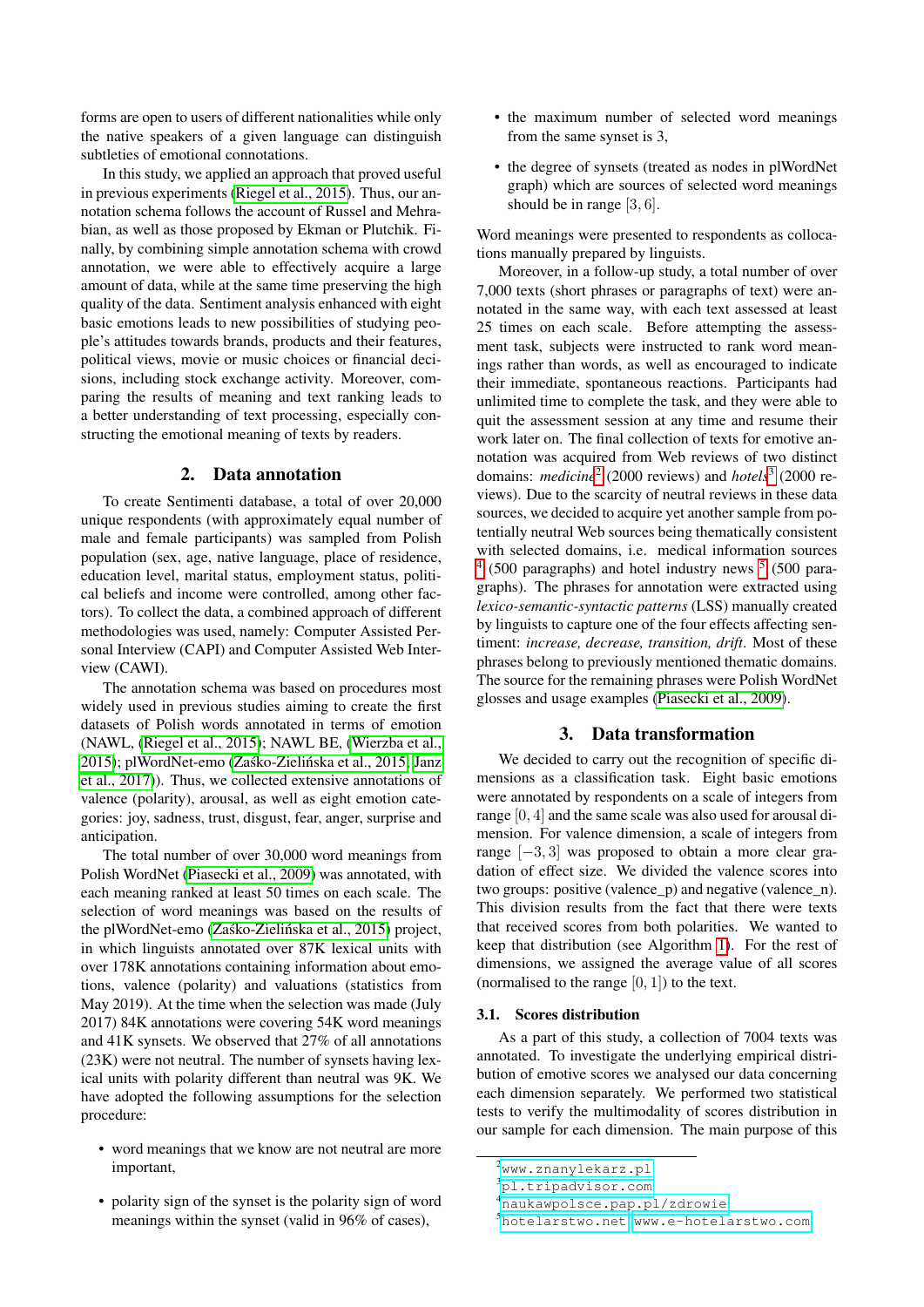<span id="page-2-0"></span>Algorithm 1 Estimating the average value of positive and negative valence for a single review.

**Require:**  $V$ : list of all valence scores;

 $m = 3$ : the maximum absolute value of polarity;

**Ensure:** Pair  $(p, n)$  where p is average positive valence, and  $n$  is average negative valence;

- 1:  $(p, n) = (0, 0)$
- 2: for  $v \in V$  do
- 3: **if**  $v < 0$  then  $n = n + |v|$  else  $p = p + v$ **return**  $(p \div (|V| \cdot m), n \div (|V| \cdot m))$

analysis was to identify if there exists a specific decision boundary splitting our data into distinct clusters, to separate the examples sharing the same property (e.g. positive texts) from the examples that do not share this property (e.g. non-positive texts). The first test was Hartigans' dip test. It uses the maximum difference for all averaged scores, between the empirical distribution function, and also the unimodal distribution function that minimises the maximum difference [\(Hartigan et al., 1985\)](#page-5-3). There are the unimodal null hypothesis and a multimodal alternative. The second one is Silverman's mode estimation test which uses kernel density estimation methods to examine the number of modes in a sample [\(Silverman, 1981\)](#page-6-7). If the null hypothesis of unimodality  $(k = 1)$  was rejected, we also tested if there are two modes  $(k = 2)$  or more [\(Neville](#page-6-8) [and Brownstein, 2018\)](#page-6-8). We used *locmodes* R package to apply statistical testing [\(Ameijeiras-Alonso et al., 2016\)](#page-4-0) with Hartigans' and Silverman's tests on our annotation data. For all dimensions we could not reject the null hypothesis of bimodality and only in 2 cases (arousal, disgust) we could reject the null hypothesis of unimodality by the result of both tests (see Table [1\)](#page-2-1).

| Dimension    | SI mod1 | SI mod2 | HH    |
|--------------|---------|---------|-------|
| valence_n    | 0.000   | 0.812   | 0.000 |
| valence_p    | 0.000   | 0.460   | 0.000 |
| arousal      | 0.340   | 0.606   | 0.118 |
| joy          | 0.000   | 0.842   | 0.000 |
| sadness      | 0.000   | 0.424   | 0.000 |
| fear         | 0.892   | 0.674   | 0.032 |
| disgust      | 0.784   | 0.500   | 0.178 |
| surprise     | 0.288   | 0.360   | 0.000 |
| anticipation | 0.522   | 0.321   | 0.000 |
| trust        | 0.034   | 0.736   | 0.226 |
| anger        | 0.000   | 0.630   | 0.000 |

<span id="page-2-1"></span>Table 1: *p*-values for Silverman's test with  $k = 1$  $(SI_{mod}1), k = 2(SI_{mod}2)$  and Hartigans' dip test (HH).

The distributions of averaged scores for all texts are presented in Figure [1.](#page-2-2) We decided to partition all scores for each dimension into two clusters using  $k$ -means clustering [\(Hartigan and Wong, 1979\)](#page-5-4). Clusters are represented in Figure [1](#page-2-2) with different colours. We assign a label (corresponding to the dimension) if the score for the dimension is higher than the threshold determined by  $k$ -means. Each review may be described with multiple labels.



<span id="page-2-2"></span>Figure 1: Distribution of avg. scores for all dimensions.

# 4. Experiments

In our experimental part, we decided to use a popular baseline model based on fastText algorithm [\(Bojanowski](#page-5-5) [et al., 2017;](#page-5-5) [Joulin et al., 2017\)](#page-6-9) as a reference method for the evaluation. FastText's supervised models were used in many NLP tasks, especially in the area of sentiment analysis, e.g. for hate speech detection [\(Badjatiya et al., 2017\)](#page-5-6), emotion and sarcasm recognition [\(Felbo et al., 2017\)](#page-5-7) or aspect-based sentiment analysis in social media [\(Wojatzki](#page-6-10) [et al., 2017\)](#page-6-10). The unsupervised fastText models were also used to prepare word embeddings of Polish (see Section [4.1.\)](#page-3-0). In our experiments, we used supervised fastText models as a simple multi-label text classifier for sentiment and emotion recognition. We used *one-versus-all crossentropy* loss and 250 training epochs, with KGR10 pretrained word vectors (Kocoń and Gawor, 2019) (described in Section [4.1.\)](#page-3-0) for all evaluation cases.

In recent years deep neural networks have begun to dominate natural language processing (NLP) field. The most popular solutions incorporate bidirectional long short-term memory neural networks (henceforth BiL-STM). BiLSTM-based approaches were mainly applied in the information extraction area, e.g. in the task of proper names recognition, where the models are often combined with conditional random fields (CRF) to impose additional constraints on sequences of tags as presented in [\(Habibi](#page-5-8) [et al., 2017\)](#page-5-8).

LSTM networks have proved to be very effective in sentiment analysis, especially for the task of polarity detection [\(Wang et al., 2016;](#page-6-12) [Baziotis et al., 2017;](#page-5-9) [Ma](#page-6-13) [et al., 2018\)](#page-6-13). In this study, we decided to adopt the multi-labelled BiLSTM networks and expand our research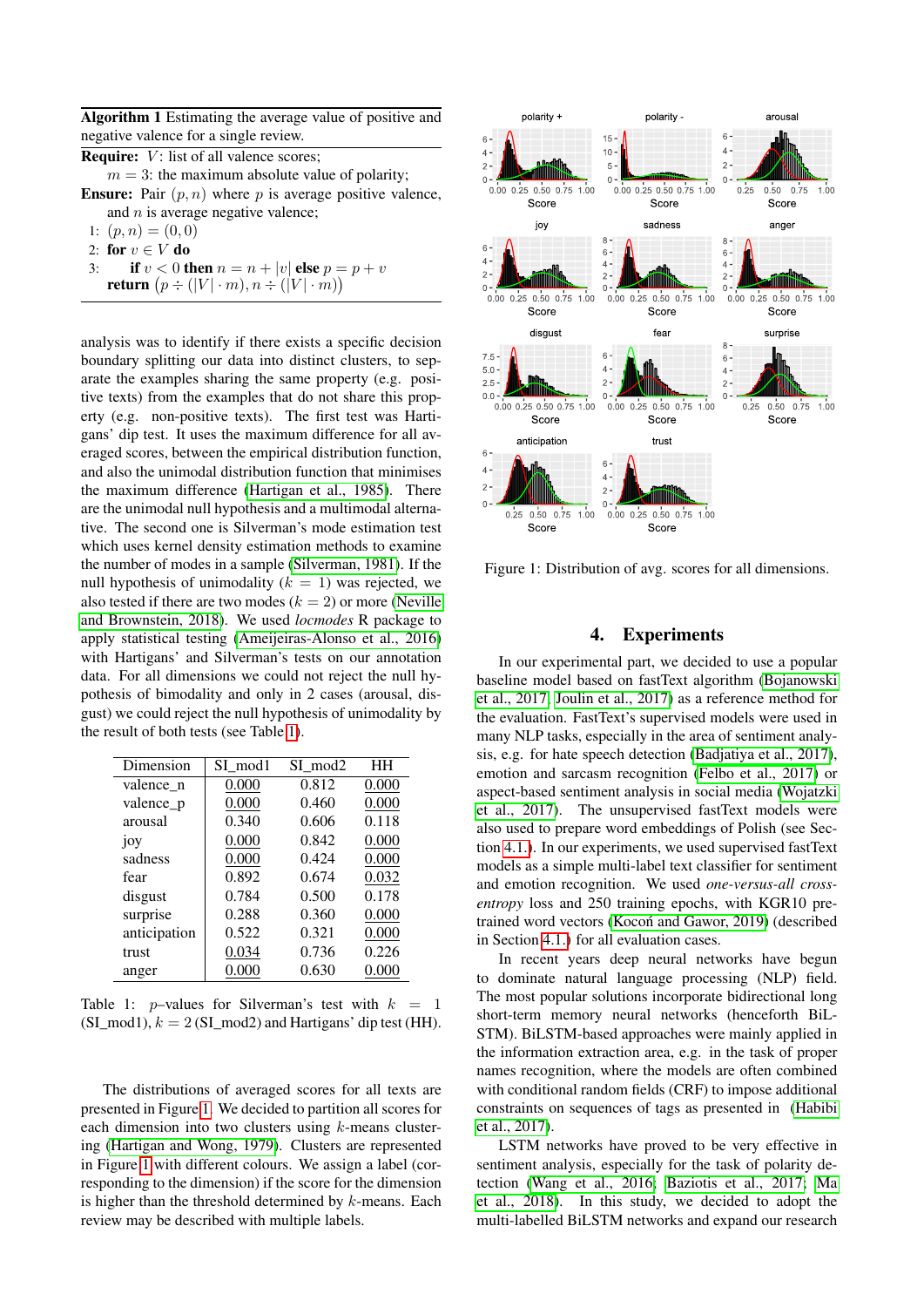to the more challenging task of emotion detection. As an input for BiLSTM networks we used pre-trained fast-Text embeddings trained on KGR10 corpus [\(Kocon and](#page-6-11) [Gawor, 2019\)](#page-6-11). The parameters used for training procedure were as follows: MAX\_WORDS=128 (94% of reviews have 128 words or less), HIDDEN\_UNITS=1024, DROPOUT\_RATIO=0.2, EPOCHS=250, OPTIMIZER=ADAM, LEARNING\_RATE=0.001, BATCH\_SIZE=128.

### <span id="page-3-0"></span>4.1. Word embeddings

The most popular text representations in recent machine learning solutions are based on *word embeddings*. Dense vector space representations follow the distributional hypothesis that the words with similar meaning tend to appear in similar contexts. Word embeddings capture the similarity between words and are often used as an input for the first layer of deep learning models. *Continuous Bag-of-Words* (CBOW) and *Skip-gram* (SG) models are the most common methods proposed to generate distributed representations of words embedded in a continuous vector space [\(Mikolov et al., 2013\)](#page-6-14).

With the progress of machine learning methods, it is possible to train such models on larger data sets, and these models often outperform the simple ones. It is possible to use a set of text documents containing even billions of wOur article is based on this work in the development of experiments and we are researching texts from similar domains.ords as training data. Both architectures (CBOW and SG) describe how the neural network learns the vector representations for each word. In CBOW architecture the task is *predicting the word given its context*, and in SG the task is *predicting the context given the word*.

Numerous methods have been developed to prepare vector space representations of words, phrases, sentences or even full texts. The quality of vector space models depends on the quality and the size of the training corpora used to prepare the embeddings. Hence, there is a strong need for proper evaluation metrics, both intrinsic and extrinsic (task-based evaluation), to evaluate the quality of vector space representations including word embeddings [\(Schnabel et al., 2015\)](#page-6-15), [\(Piasecki et al., 2018\)](#page-6-16). Pretrained word embeddings built on various corpora are already available for many languages, including the most representative group of models built for English [\(Kutuzov](#page-6-17) [et al., 2017\)](#page-6-17) language.

In [\(Kocon and Gawor, 2019\)](#page-6-11) we introduced multiple variants of word embeddings for Polish built on KGR10 corpora. We used the implementation of CBOW and Skip-gram methods provided with fastText tool [\(Bo](#page-5-5)[janowski et al., 2017\)](#page-5-5). These models are available under an open license in the CLARIN-PL project reposi-tory<sup>[6](#page-3-1)</sup>. With these embeddings, we obtained a favourable results in two NLP tasks: recognition of temporal ex-pressions [\(Kocon and Gawor, 2019\)](#page-6-11) and recognition of named entities (Marcińczuk et al., 2018). For this reason, the same model of word embeddings was used for this work, which is *EC1* [\(Kocon and Gawor, 2019\)](#page-6-11) (kgr10.plain.skipgram.dim300.neg10.bin).

#### 4.2. Evaluation procedure

We prepared three evaluation scenarios to test the performance of fastText and BiLSTM baseline models. The most straightforward scenario is a single domain setting (SD) where the classifier is trained and tested on the data representing the same thematic domain. In a more realistic scenario, the thematic domain of training data differs from the application domain. This means that there may exist a discrepancy between feature spaces of training and testing data which leads to a significant decrease of classifier's performance in the application domain. To test the classifier's ability to bridge the gap between source and target domains we propose a second evaluation scenario called 1- Domain-Out (DO). This scenario is closely related to the task of unsupervised domain adaptation (UDA), where we focus on transferring the knowledge from labelled training data to unlabelled testing data. The last evaluation scenario is a multidomain setting where we merge all available labelled data representing different thematic domains into a single training dataset (MD).

- *Single Domain, SD* train/dev/test sets are from the same domain (3 settings, metric: F1-score).
- *1-Domain-Out, DO* train/dev sets are from two domains, test set is from the third domain (3 settings, metric: F1-score).
- *Mixed Domains, MD* train/dev/test sets are randomly selected from all domains (1 setting, metrics: precision, recall, F1-score, AUC\_ROC).

We prepared seven evaluation settings with a different domain-based split of the initial set of texts. The final division is presented in Table [2.](#page-3-2)

| Type      | Setting         | Train | Dev | <b>Test</b> | <b>SUM</b> |
|-----------|-----------------|-------|-----|-------------|------------|
|           | Hotels          | 2504  | 313 | 313         | 3130       |
| <b>SD</b> | Medicine        | 2352  | 293 | 293         | 2938       |
|           | Other           | 750   | 93  | 93          | 936        |
|           | Hotels-Other    | 3660  | 406 |             | 4066       |
| DO        | Hotels-Medicine | 5462  | 606 |             | 6068       |
|           | Medicine-Other  | 3487  | 387 |             | 3874       |
| MD        | A11             | 5604  | 700 | 700         | 7004       |

<span id="page-3-2"></span>Table 2: The number of texts in the evaluation settings.

To tune our baseline methods we decided to use a *dev* set. We calculated the optimal decision threshold for each dimension using receiver operating characteristic (ROC) curve, taking the threshold which produces the point on ROC closest to  $(FPR, TPR) = (0, 1)$ .

### 5. Results

Table [3](#page-5-10) shows the results for *SD* evaluation. There are 11 results for each of the 3 domains. BiLSTM classifier outperformed FastText in 27 out of 33 cases. Table [4](#page-5-11) shows the results for *DO* evaluation. Here BiLSTM classifier provided better quality for 31 out of 33 cases. The last *MD* evaluation results are in Table [5](#page-5-12) (P, R, F1-score) and Figure [2](#page-4-1) (ROC). BiLSTM outperformed FastText in 31 out of

<span id="page-3-1"></span><sup>6</sup>[https://clarin-pl.eu/dspace/handle/](https://clarin-pl.eu/dspace/handle/11321/606) [11321/606](https://clarin-pl.eu/dspace/handle/11321/606)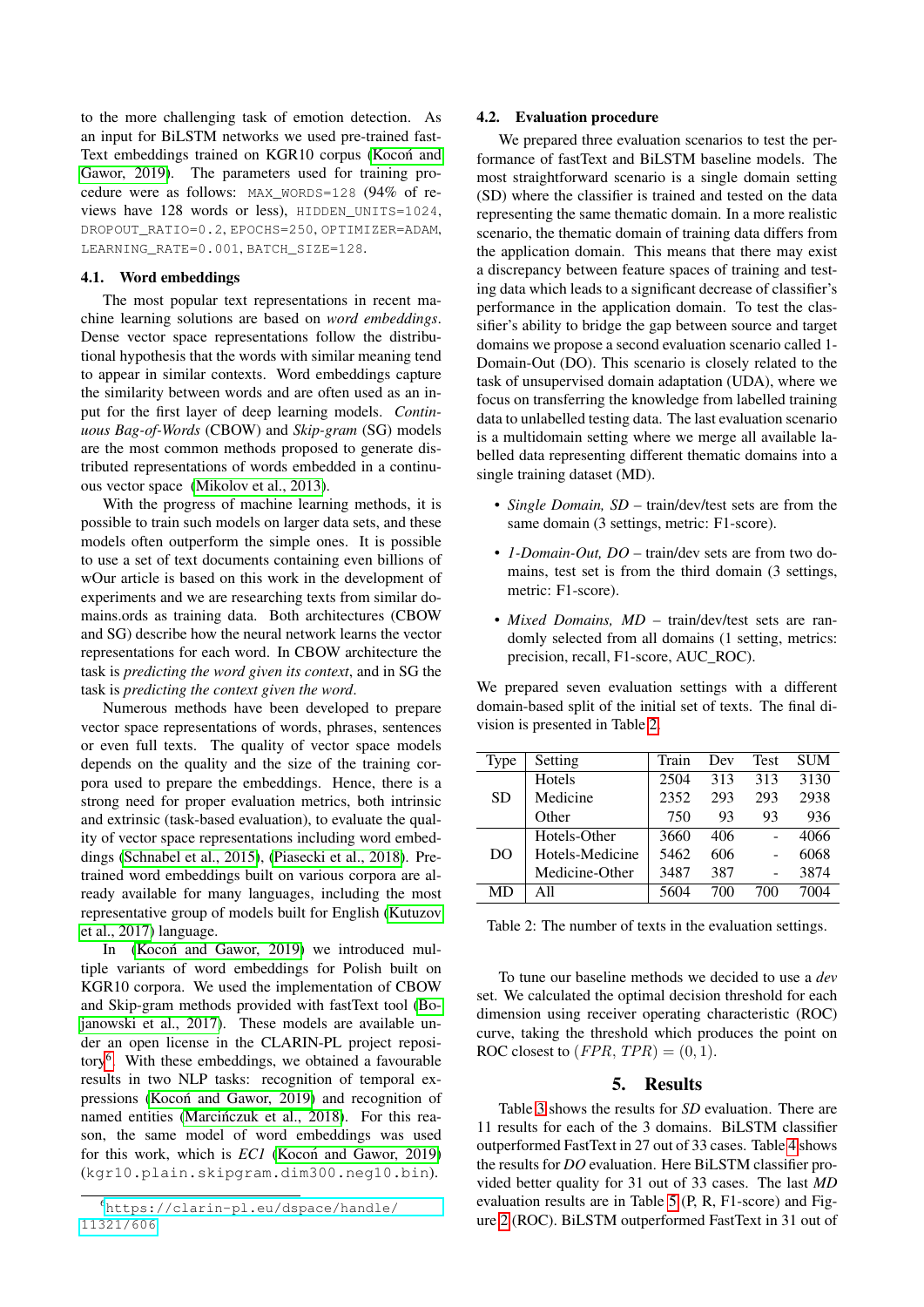36 cases (Table [5\)](#page-5-12). ROC\_AUC is the same for both classifiers in 4 cases (2 of them are micro and macro-average ROC). For the rest of the curves, BiLSTM outperformed FastText in 7 out of 9 cases. The most interesting phenomenon can be observed in Table [4](#page-5-11) where the differences are the greatest. This may indicate that the deep neural network was able to capture domain-independent features (pivots) which is an important ability for domain adaption tasks.





<span id="page-4-1"></span>Figure 2: ROC curves for FastText and BiLSTM classifiers.

## 6. Conclusions

In this preliminary study, we focused on basic neural language models to prepare and evaluate baseline approaches to recognise emotions, valence and arousal in multi-domain textual reviews. Further plans include the evaluation of hybrid approaches combining machine learning approaches and lexico-syntactic rules augmented with semantic analysis of word meanings. We also plan to automatically expand the annotations of word meanings to the rest of lexical units within plWordNet using the prop-agation methods presented in (Kocoń et al., 2018a; [Koco](#page-6-20)ń [et al., 2018b\)](#page-6-20). We intend to test other promising methods later, such as Google BERT [\(Devlin et al., 2018\)](#page-5-13), OpenAI GPT-2 [\(Radford et al., 2019\)](#page-6-21) and domain dictionaries construction methods utilising WordNet [\(Kocon and Mar-](#page-6-22) ´ cińczuk, 2016).

Automatic emotion annotation has both scientific and applied value. Modern business is interested in the opinions, emotions and values associated with brands and products. Retailers and merchants collect vast amounts of customer feedback and rumours both from in-store and posted online. What is more, relation departments monitor the impact of their campaigns and need to know whether it was positive and touching for customers. In this context, the results of monitoring opinions, reactions, and emotions present great value, because they fuel decisions and behaviour [\(Tversky and Kahneman, 1989\)](#page-6-23). However, most of the existing solutions are still limited to manual annotation and simplified methods of analysis.

The large database built in the Sentimenti project covers a wide range of Polish vocabulary and introduces an extensive emotive annotation of word meanings in terms of their polarity, basic emotions and affective arousal. The results of such research can be used in several applications – media monitoring, chatbots, stock prices forecasting, search engine optimisation for advertisements and other types of content. In the last decades, the development of Internet services gave us an unprecedented amount of data, resulting in the *big data revolution* [\(Kitchin, 2014\)](#page-6-24). This also includes the textual data coming directly from social media and other sources.

We also provide a preliminary overview of ML methods for automatic analysis of people's opinions in terms of expressed emotions and their attitudes. Since the participants of our CAPI and CAWI studies represent a wide cross-section of population we can adapt our methods to specific target groups of people. This introduces the much needed human aspect to artificial intelligence and machine learning in natural language processing.

## 7. Data availability

Due to the commercial nature of the Sentimenti project, it is planned to make 10% of the project data available soon. The data will be published at www.sentimenti.pl. We will consider making more data accessible in the future.

#### Acknowledgements

Co-financed by the Polish Ministry of Education and Science, CLARIN-PL Project and by the National Centre for Research and Development, Poland, grant no POIR.01.01.01-00-0472/16 – *Sentimenti* ([http://w3a.](http://w3a.pl/projekty/) [pl/projekty/](http://w3a.pl/projekty/)).

#### 8. References

<span id="page-4-0"></span>Ameijeiras-Alonso, Jose, Rosa M Crujeiras, and Alberto Rodríguez-Casal, 2016. Mode testing, critical bandwidth and excess mass. *TEST*:1–20.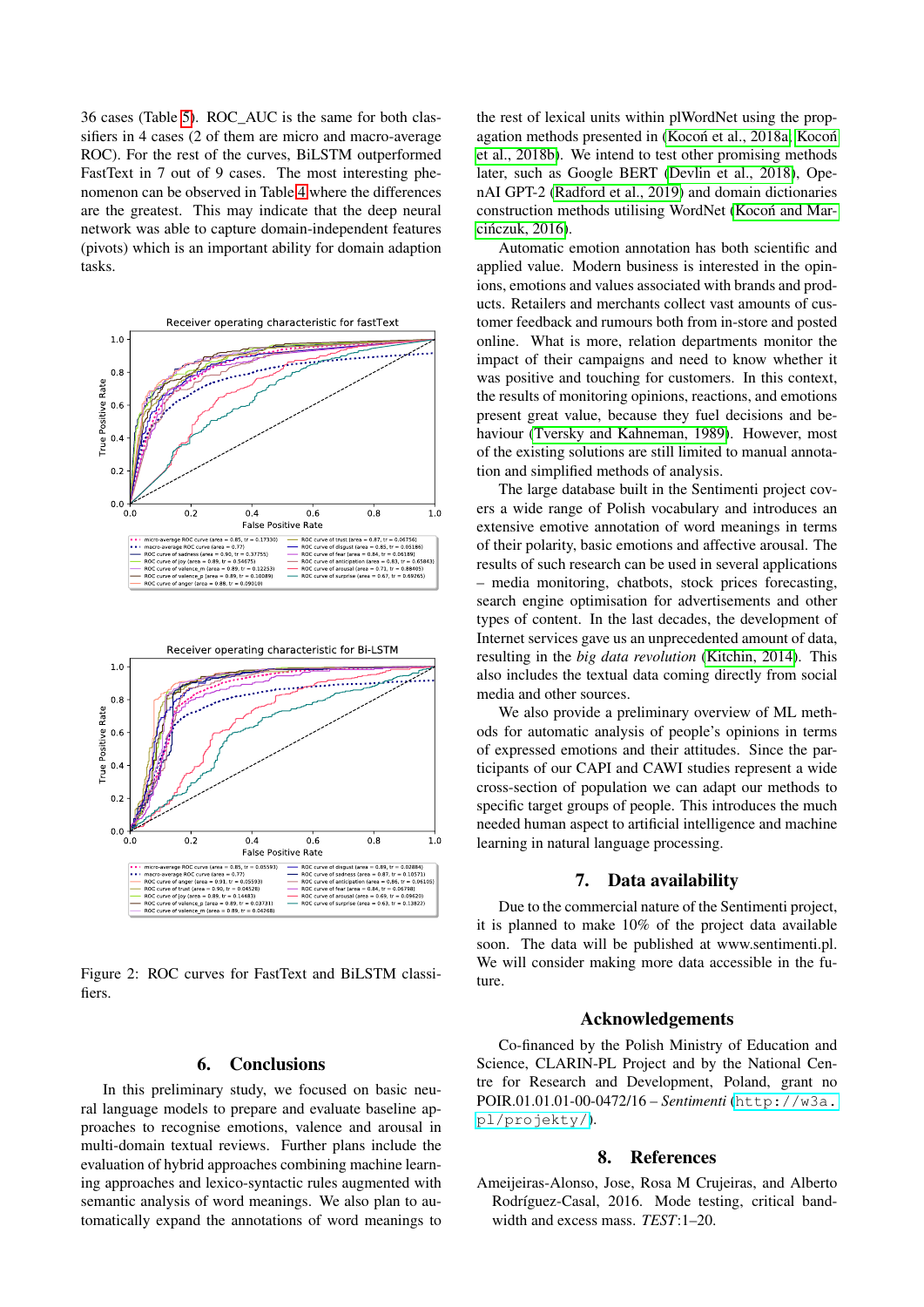| $\mathit{Setting}$ | $\mathrm{C}l_{{\mathrm {as}}_{{\mathrm {Sif}}_{{\mathrm{f}}\mathrm{c}_T}}}$ | Valencep | Valence, | rousal | $\mathcal{S}$ | $\mathcal{S}_{4}$ | <i><b>hticipation</b></i><br>↽ | $\tau_{\rm tag}$ | $\sqrt{S_{\rm 3d}}_{\rm degS}$ | $n_{\mathcal{S}\mathcal{C}\mathcal{T}}$ | Eat   | $D_{\mathit{isg}_{\mathit{Ust}}}$ |
|--------------------|-----------------------------------------------------------------------------|----------|----------|--------|---------------|-------------------|--------------------------------|------------------|--------------------------------|-----------------------------------------|-------|-----------------------------------|
| 1. Hotels          | FastText                                                                    | 90.53    | 88.43    | 66.67  | 89.08         | 62.63             | 77.91                          | 83.41            | 86.04                          | 88.33                                   | 65.81 | 81.86                             |
|                    | <b>BiLSTM</b>                                                               | 89.74    | 89.54    | 67.66  | 86.84         | 46.62             | 82.11                          | 80.83            | 88.46                          | 89.54                                   | 63.53 | 82.76                             |
| 2. Medicine        | FastText                                                                    | 75.37    | 56.18    | 61.54  | 75.00         | 62.00             | 75.49                          | 74.14            | 64.32                          | 59.09                                   | 45.90 | 73.20                             |
|                    | <b>BiLSTM</b>                                                               | 82.18    | 82.40    | 65.31  | 84.15         | 64.38             | 80.31                          | 82.47            | 86.33                          | 85.23                                   | 83.04 | 74.04                             |
| 3. Other           | FastText                                                                    | 66.67    | 66.67    | 62.34  | 62.86         | 48.57             | 51.52                          | 45.28            | 77.27                          | 48.15                                   | 45.28 | 46.51                             |
|                    | <b>BiLSTM</b>                                                               | 80.52    | 75.95    | 65.17  | 80.49         | 33.90             | 64.71                          | 70.37            | 79.52                          | 65.52                                   | 68.66 | 62.75                             |

<span id="page-5-10"></span>Table 3: F1-scores for *Single Domain* evaluation. (Train, Dev, Test) sets for settings are the same as in Table [2,](#page-3-2) rows 1-3.

| Setting            | $Class$ ifier | Valencep | Valence, | rousal | $\mathcal{S}$ | $\mathcal{S}_{\textit{U} \textit{P} \textit{tr}_\textit{S} \textit{c}}$ | Anticipation | $T_{\rm H_{2f}}$ | $\sqrt{S_{\rm 3d}}$ | $Rg_{C}$<br>₹ | Fear  | $\mathcal{D}_\textit{iSgug}$ |
|--------------------|---------------|----------|----------|--------|---------------|-------------------------------------------------------------------------|--------------|------------------|---------------------|---------------|-------|------------------------------|
| 4. Hotels-Other    | FastText      | 61.44    | 72.79    | 63.08  | 61.73         | 59.03                                                                   | 58.10        | 65.54            | 75.27               | 71.97         | 71.33 | 63.20                        |
| vs Medicine        | <b>BiLSTM</b> | 74.56    | 76.61    | 66.00  | 71.25         | 62.62                                                                   | 70.32        | 67.52            | 80.40               | 73.97         | 74.03 | 69.80                        |
| 5. Hotels-Medicine | FastText      | 61.05    | 39.29    | 37.50  | 65.96         | 20.51                                                                   | 45.95        | 42.42            | 25.45               | 05.71         | 17.65 | 48.65                        |
| vs Other           | <b>BiLSTM</b> | 73.17    | 56.34    | 35.29  | 75.00         | 51.52                                                                   | 60.53        | 56.67            | 61.90               | 43.48         | 57.69 | 48.39                        |
| 6. Medicine-Other  | FastText      | 73.93    | 78.26    | 35.18  | 71.86         | 56.32                                                                   | 73.25        | 73.45            | 72.96               | 76.60         | 50.96 | 71.21                        |
| vs Hotels          | <b>BiLSTM</b> | 88.89    | 87.07    | 51.88  | 87.07         | 62.07                                                                   | 84.76        | 82.79            | 86.14               | 87.14         | 63.44 | 82.57                        |

<span id="page-5-11"></span>Table 4: F1-scores for *1-Domain-Out* evaluation. (Train/Dev, Test) sets (see Table [2\)](#page-3-2) for these settings are: 4. (Hotels-Other.Train/Dev, Medicine.Test), 5. (Hotels-Medicine.Train/Dev, Other.Test), 6. (Medicine-Other.Train/Dev, Hotels.Test).

| Dim.                 |       | FastText |       | <b>BiLSTM</b> |       |       |  |  |
|----------------------|-------|----------|-------|---------------|-------|-------|--|--|
|                      | P     | R        | F     | P             | R     | F     |  |  |
| Valence <sub>n</sub> | 73.41 | 77.41    | 75.36 | 77.61         | 84.10 | 80.72 |  |  |
| $Valence_n$          | 75.79 | 87.00    | 81.01 | 81.31         | 89.53 | 85.22 |  |  |
| Arousal              | 67.48 | 69.16    | 68.31 | 67.09         | 66.04 | 66.56 |  |  |
| Joy                  | 70.61 | 81.14    | 75.51 | 77.51         | 84.65 | 80.92 |  |  |
| Surprise             | 65.07 | 64.31    | 64.69 | 67.67         | 59.88 | 63.54 |  |  |
| Anticip.             | 72.28 | 77.66    | 74.78 | 79.66         | 81.91 | 80.77 |  |  |
| Trust                | 65.32 | 79.02    | 71.52 | 73.91         | 82.93 | 78.16 |  |  |
| Sadness              | 81.73 | 82.55    | 82.14 | 83.88         | 85.57 | 84.72 |  |  |
| Anger                | 80.92 | 78.52    | 79.70 | 82.03         | 89.63 | 85.66 |  |  |
| Fear                 | 69.20 | 77.78    | 73.24 | 68.84         | 81.20 | 74.51 |  |  |
| Disgust              | 66.80 | 77.73    | 71.85 | 71.71         | 84.09 | 77.41 |  |  |
| Avg.                 | 71.69 | 77.48    | 74.38 | 75.57         | 80.87 | 78.02 |  |  |

<span id="page-5-12"></span>Table 5: Precision, recall and F1-score for *Mixed Domains* evaluation.

- <span id="page-5-6"></span>Badjatiya, Pinkesh, Shashank Gupta, Manish Gupta, and Vasudeva Varma, 2017. Deep learning for hate speech detection in tweets. In *Proceedings of the 26th International Conference on World Wide Web Companion*. International World Wide Web Conferences Steering Committee.
- <span id="page-5-9"></span>Baziotis, Christos, Nikos Pelekis, and Christos Doulkeridis, 2017. Datastories at semeval-2017 task 4: Deep lstm with attention for message-level and topic-based sentiment analysis. In *Proceedings of the 11th International Workshop on Semantic Evaluation (SemEval-2017)*.
- <span id="page-5-5"></span>Bojanowski, Piotr, Edouard Grave, Armand Joulin, and

Tomas Mikolov, 2017. Enriching word vectors with subword information. *Transactions of the Association for Computational Linguistics*, 5:135–146.

- <span id="page-5-13"></span>Devlin, Jacob, Ming-Wei Chang, Kenton Lee, and Kristina Toutanova, 2018. Bert: Pre-training of deep bidirectional transformers for language understanding. *arXiv preprint arXiv:1810.04805*.
- <span id="page-5-0"></span>Ekman, Paul, 1992. An argument for basic emotions. *Cognition and Emotion*, 6(3-4):169–200.
- <span id="page-5-7"></span>Felbo, Bjarke, Alan Mislove, Anders Søgaard, Iyad Rahwan, and Sune Lehmann, 2017. Using millions of emoji occurrences to learn any-domain representations for detecting sentiment, emotion and sarcasm. In *Proceedings of the 2017 Conference on Empirical Methods in Natural Language Processing*.
- <span id="page-5-8"></span>Habibi, Maryam, Leon Weber, Mariana Neves, David Luis Wiegandt, and Ulf Leser, 2017. Deep learning with word embeddings improves biomedical named entity recognition. *Bioinformatics*, 33(14):i37–i48.
- <span id="page-5-3"></span>Hartigan, John A, Pamela M Hartigan, et al., 1985. The dip test of unimodality. *The annals of Statistics*, 13(1):70– 84.
- <span id="page-5-4"></span>Hartigan, John A and Manchek A Wong, 1979. Algorithm as 136: A k-means clustering algorithm. *Journal of the Royal Statistical Society. Series C (Applied Statistics)*, 28(1):100–108.
- <span id="page-5-1"></span>Hripcsak, George and Adam S. Rothschild, 2005. Technical Brief: Agreement, the F-Measure, and Reliability in Information Retrieval. *JAMIA*, 12(3):296–298.
- <span id="page-5-2"></span>Janz, Arkadiusz, Jan Kocoń, Maciej Piasecki, and Zaśko-Zielinska Monika, 2017. plWordNet as a Basis for ´